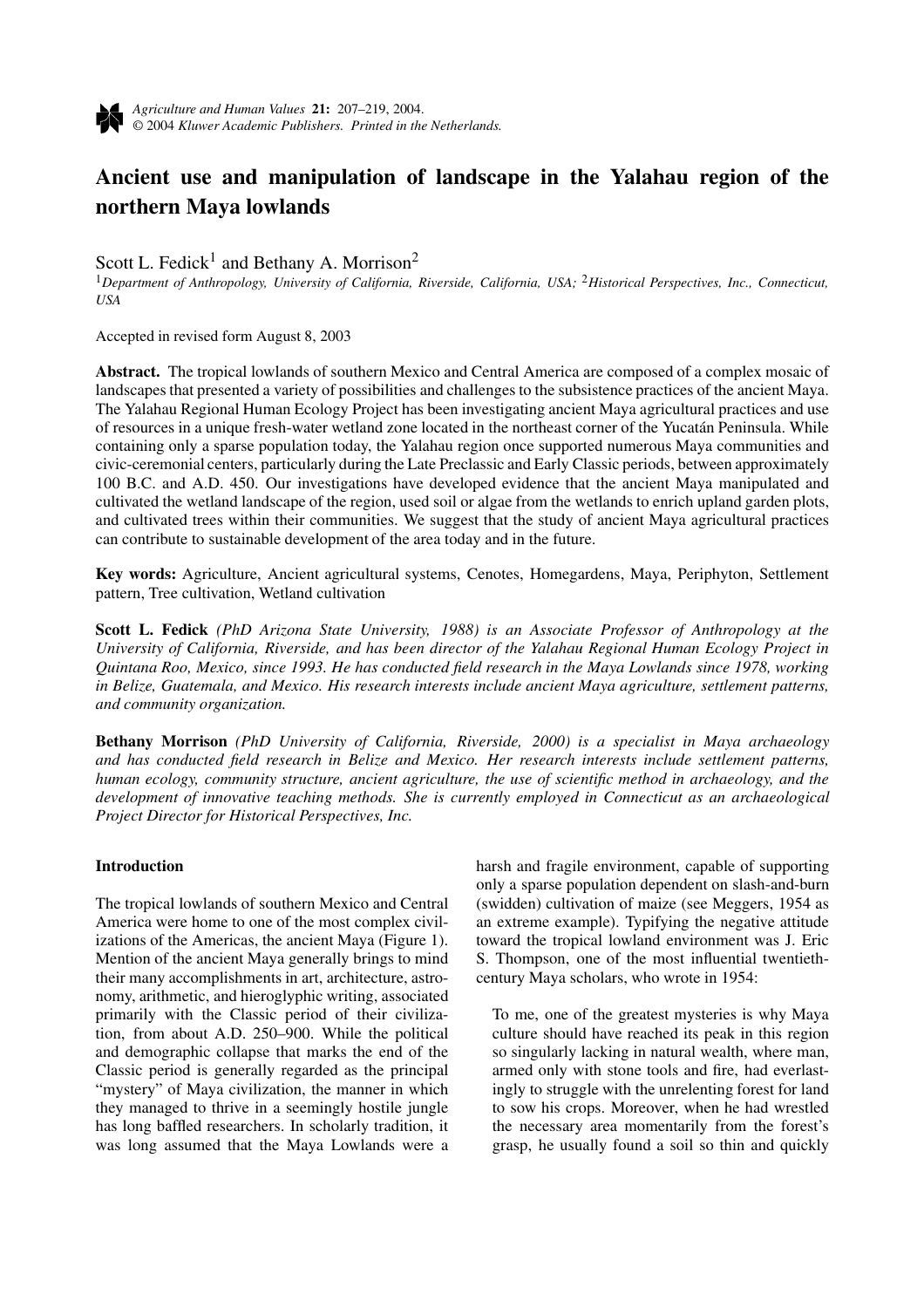

**Figure 1.** The Maya region of southern Mexico and Central America.

weed infested that after one or two crops, it had to be surrendered to his enemy, who lost no time in covering it once more with dense vegetation. (Thompson, 1954: 26)

Since Thompson's time, our knowledge of ancient Maya demography and agricultural practices has changed dramatically. We now know that the Maya Lowlands were densely populated, that those high population levels were maintained for many centuries, and that an impressive variety of crops and cultivation methods were used to support the millions of people who lived in the region during the Classic period (Culbert and Rice, 1990; Fedick, 1996a; Flannery, 1982; Harrison and Turner, 1978; Pohl, 1985; White, 1999). Our perceptions about the lowland environment have changed as well. Instead of being a uniform blanket of green forest, broken only rarely by swamps or an occasional savanna, the lowlands are beginning to be viewed as a mosaic of highly diverse land resources, combined in varying ways and at different scales to form a great number of distinct physiographic zones or sub-regional landscapes (Dunning et al., 1998; Fedick, 1996b; Gómez-Pompa et al., 2003; Turner, 1978). This mosaic landscape is also recognized as being dynamic; shifts in climate and hydrology, as well as human impact on the environment over many millennia of occupation, have changed



**Figure 2.** The Yalahau region of northern Quintana Roo, Mexico, with locations mentioned in the text. The shaded area of the interior represent wetlands.

patterns of resource endowment (e.g., Curtis et al., 1996; Dunning et al., 2002; Gill, 2000; Gómez-Pompa et al., 2003; Haug et al., 2003; Pohl et al., 1996).

Nicholas Dunning and his colleagues (Dunning et al., 1998) have recently defined 27 distinct physiographic "adaptive regions" in the Maya Lowlands, each of which have environmental characteristics that imply a different mix of agricultural strategies and potentially unique trajectories of environmental change. The Yalahau region, an area of wetlands and forest in the northeastern Yucatán Peninsula, is one of the least known regions of the Maya Lowlands (Figures 1 and 2). Virtually unoccupied from the time of European contact until only recently, this region is today being settled by immigrants from many parts of Mexico and tapped for groundwater to supply the needs of the growing resort development area of Cancún. Since 1993, the Yalahau Regional Human Ecology Project has been studying ancient Maya land use and settlement history in this unique environment of the northern Maya Lowlands (Bell, 1998; Fedick and Taube, 1995; Fedick, 1998; Fedick et al., 2000; Lorenzen, 1999; Mathews, 1998; Morrison, 2000). Most recently, we have documented a previously unreported form of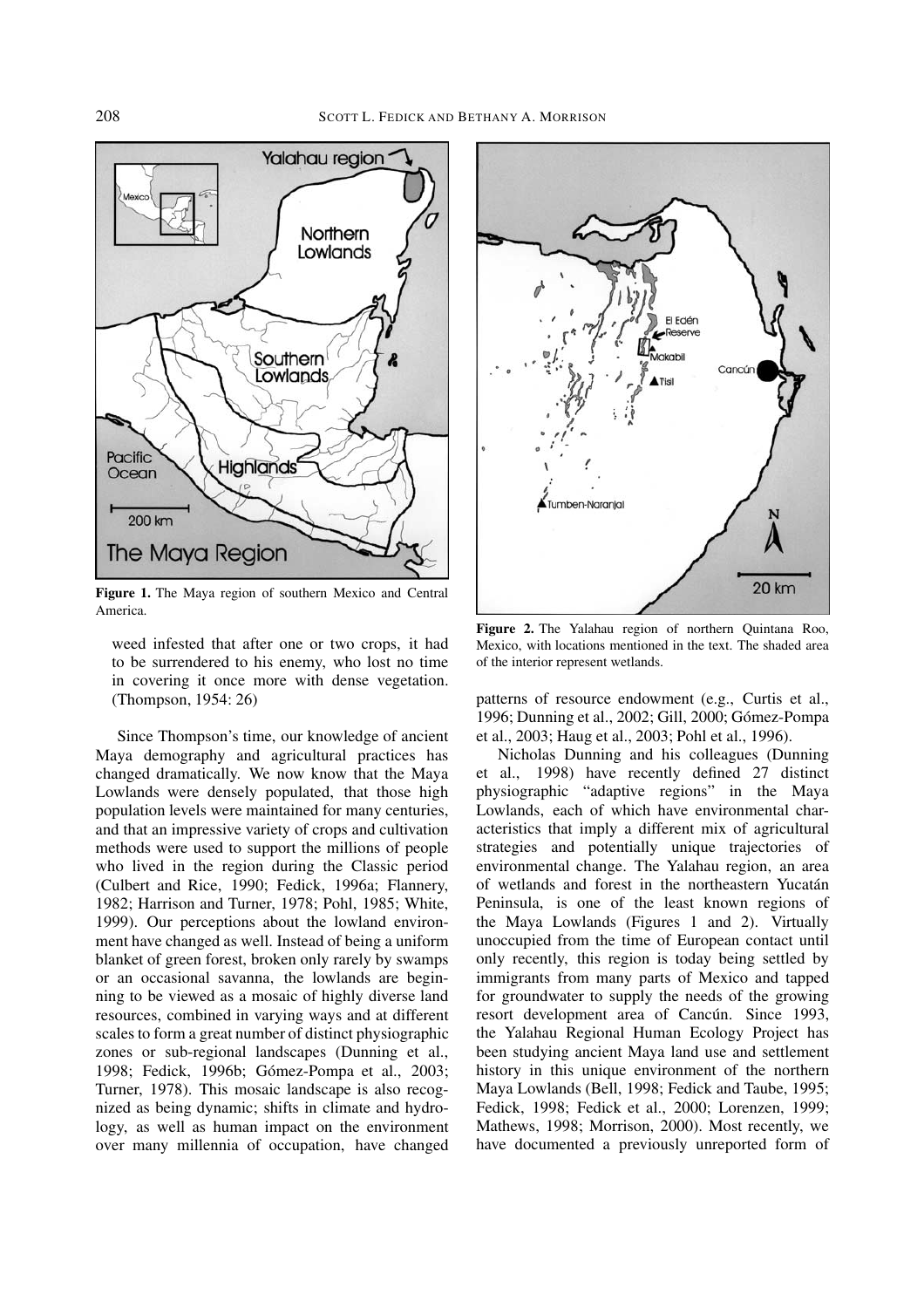ANCIENT USE AND MANIPULATION OF LANDSCAPE IN THE YALAHAU REGION 209



**Figure 3.** A wetland of the Yalahau region.

wetland management, and have found evidence for tree cropping and use of fertilizers in home gardens of ancient Maya communities dating to about 100 B.C. to A.D. 350/450.

Rather than being a "*...* region so singularly lacking in natural wealth" (Thompson, 1954: 26), the mosaic landscape of the Maya Lowlands offered a great variety of resources that the Maya learned to recognize and use. Our studies in the Yalahau region provide another example of how the Maya could convert what might seem to be a forbidding wasteland into a productive landscape.

## **Defining the Yalahau region**

The Maya Lowlands consist primarily of the vast limestone platform that makes up the Yucatán Peninsula (Figure 1). Tracing the peninsula from south to north, one finds a general decrease in elevation, topographic relief, forest canopy height, and annual rainfall (Wilson, 1980). The relatively flat, low-lying, northern lowlands present a seemingly stark environment for human occupation. Soils are rich, yet very thin, with vast areas of exposed bedrock mantled with only a skeletal covering of earth. Vegetation of the northern lowlands is medium to low semi-deciduous forest, decreasing to nearly desert-like low scrub-forest in the extreme northwest.

The porous karst geology results in vertical drainage of rainfall into subsurface rivers and caves (Wilson, 1980). There are virtually no surface rivers north of approximately 19 N. Latitude. Access to fresh water is generally restricted to natural wells or *cenotes* (karstic sink holes) and occasional small lakes associated with fault systems. In much of the northern lowlands, the water table can also be accessed by excavating hand-dug wells through the relatively soft limestone bedrock (see Matheny, 1978; Winzler and Fedick, 1995).

The northeastern corner of the Yucatán Peninsula contrasts dramatically with the general environmental characteristics of the northern Maya Lowlands (Figure 2). The extreme north of Quintana Roo receives much more rain than the rest of the northern lowlands, averaging up to 1500–2000 millimeters per year, an amount comparable to much of the southern lowlands. The abundant rainfall of northern Quintana Roo has contributed to the formation of a series of elongated depressions in the limestone bedrock that apparently formed as limestone dissolved along an underlying north-south oriented fault system (Tulaczyk, 1993). The dissolving of limestone within the depressions gradually lowered the land surface to the point where it met the water table, creating a series of fresh-water wetlands (Figure 3); consequently, the depth of water and seasonal duration of flooding in the wetlands are closely related to seasonal changes in groundwater levels (Tulaczyk, 1993: 112–131). The wetland zone extends from the north coast to about 50 kilometers south, with a width of about 40 kilometers. We refer to this wetland zone and associated upland terrain as the Yalahau region (Fedick and Taube, 1995).

# **An overview of settlement in the Yalahau region**

Archaeological investigations in the Yalahau region have begun to develop an initial approximation of settlement history and settlement distribution in relation to natural resources of the area. While the project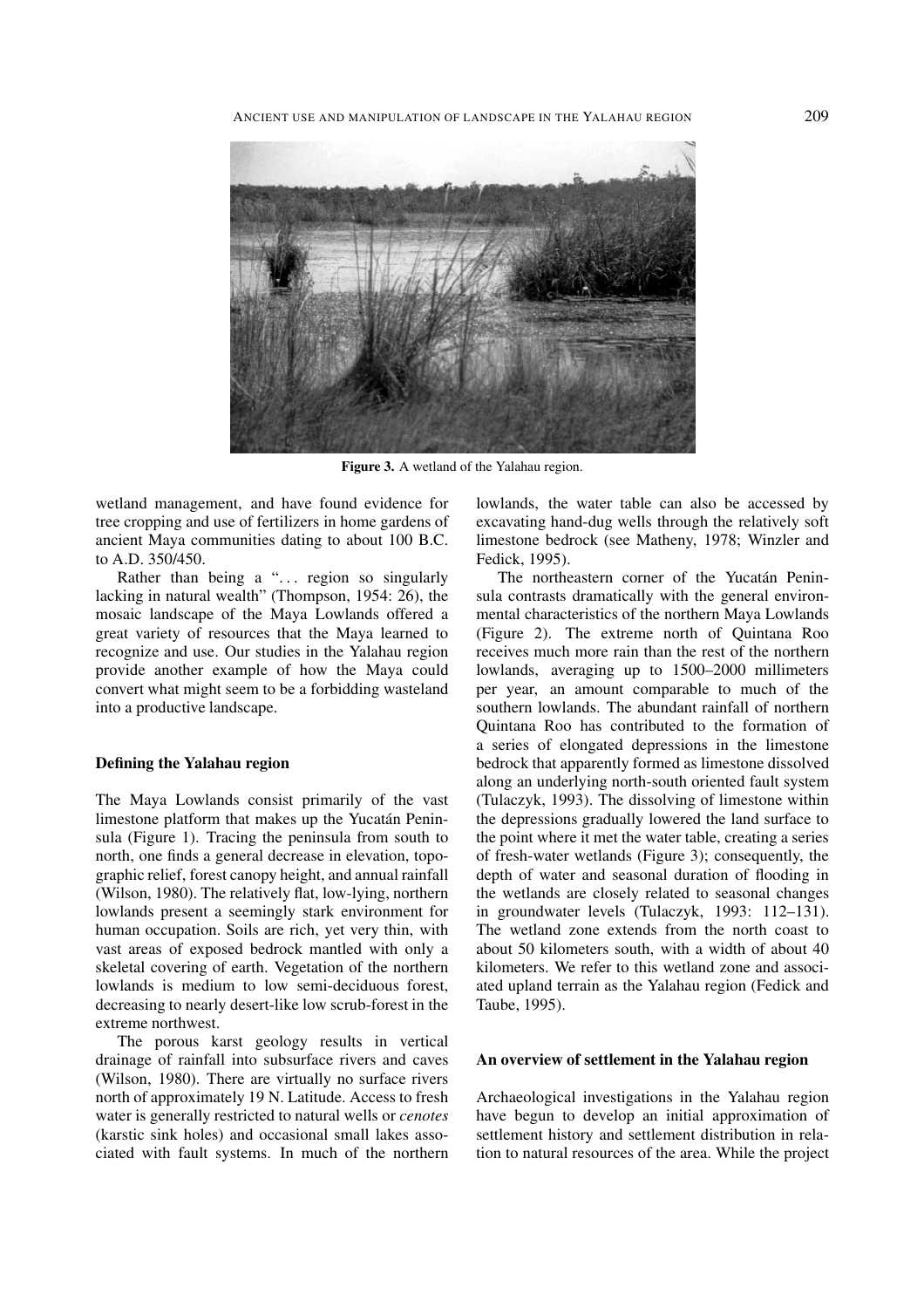is about to embark on a major regional program of resource classification, settlement survey, and test excavation, some initial patterns can be discerned.

#### *Settlement history*

The history of human occupation in the Yalahau region is not yet well understood, but appears to be quite sporadic and out of synchronization with surrounding areas. Test excavations and surface collections at three sites of widely differing sizes suggest that the region was first occupied during the Late Preclassic period (400 B.C. to A.D. 250/350), most likely around 100 B.C.. This evidence is in the form of ceramics recovered from the large civic-ceremonial center of Tumben-Naranjal, the medium-sized residential community of T'isil, and the small hamlet of Makabil (Figure 2). Interestingly, Nabanche phase ceramics recovered by Dominique Rissolo from caves in the southern Yalahau region date back to much earlier times of the Middle Preclassic period, probably around 500 B.C. (Rissolo, 2003). However, the nature of early human presence in the region as represented in the caves is uncertain and may represent either an extremely sparse occupation that has not yet been identified at surface sites, or pilgrimages to caves as sacred sites by travelers passing through the region on the way to the coast (Rissolo, personal communication, 2001). As of 2001, no Middle Preclassic ceramics have been recovered from any contexts at surface sites investigated by the Yalahau project.

Initial occupation of the region during the Late Preclassic period appears to be widespread, with many sites containing dense concentrations of ruined residential structures and ample ceramics diagnostic of this period. This strong surge of occupation seems to have been relatively short-lived, as settlements throughout the region appear to have been abandoned by the early part of the Early Classic period, around A.D. 350. Occupation at Tumben-Naranjal lasted perhaps another century, until about A.D. 450 (Mathews, 1998). After that time, only a few ceramic sherds from Tumben-Naranjal and T'isil suggest any presence in the Yalahau region for nearly 800 years, until a limited reoccupation during the Late Postclassic period, beginning about A.D. 1250 when Tumben-Naranjal, and to a lesser extent T'isil, were reoccupied (Hoover, 2003; Lorenzen, 1999). Other sites in the Yalahau region are also known to have been occupied during the Late Postclassic (Taube and Gallareta Negrón, 1989).

The apparent wide-spread abandonment of the Yalahau region during most of the Classic period and the Early Postclassic period, especially after such a pronounced initial occupation, is anomalous. To the

west in the Chikinchel region, the Classic period is a time of growth, with clear continuity through the Postclassic (Kepecs, 1997, 1998). To the south of the Yalahau region, the site of Cobá developed as a major population center by the end of the Early Classic period and dominates that region through the Terminal Classic, with occupation continuing throughout the Postclassic although in a reduced density and with significantly less political clout (Folan et al., 1983). On the east coast, there is minimal evidence for occupation until the Postclassic, when the expansion of coastal trade routes apparently draws massive populations near the shore (Robles Castellanos and Andrews, 1986; Silva Rhodes and María del Carmen Hernández, 1991).

# *Settlement pattern*

A critical factor in settlement location within the wetland environment of the Yalahau region is the use of upland areas. Within the relatively high topographic relief of the southern and western areas of the Yalahau region, sites such as Tumben-Naranjal are located directly adjacent to steep-sided and wellcontained wetlands (Figure 2). In the eastern portion of the Yalahau region, where relief is much lower, seasonal flooding can expand wetland margins dramatically, prohibiting permanent settlement within a large flood zone (Fedick, 1998: 120). Topographic studies in the vicinity of the El Edén Ecological Reserve and associated wetland revealed a protective ridge located 1.4 kilometers east of the wetland's dry-season margin and rising 2.2 meters above its dry-season water level (Morrison, 2000: 148). All settlement identified to date in the area of the El Edén wetland and those immediately north and south of it is located beyond this natural barrier.

Each ancient settlement identified to date within the Yalahau region is located adjacent to one or more *cenotes*. After selection of non-flooding areas, access to the water table through these natural sinkholes appears to have been a primary determinant of settlement location. A survey of *cenotes* in the vicinity of the El Edén Ecological Reserve by Julie Bell (1998) concluded that all settlements in the area are associated with *cenotes*, although not all *cenotes* have associated settlements. It was also noted that settlements with elite residential and/or monumental architecture were associated with large sinkholes: either classic open-water *cenotes* or soil-filled, seasonally-flooded varieties of *cenotes* referred to locally as *dzadzes* or *nauahuelas*. Non-elite sites in the area are associated with smaller, well-like *cenotes* with permanent water, but with surface openings often less than about 4 meters in diameter.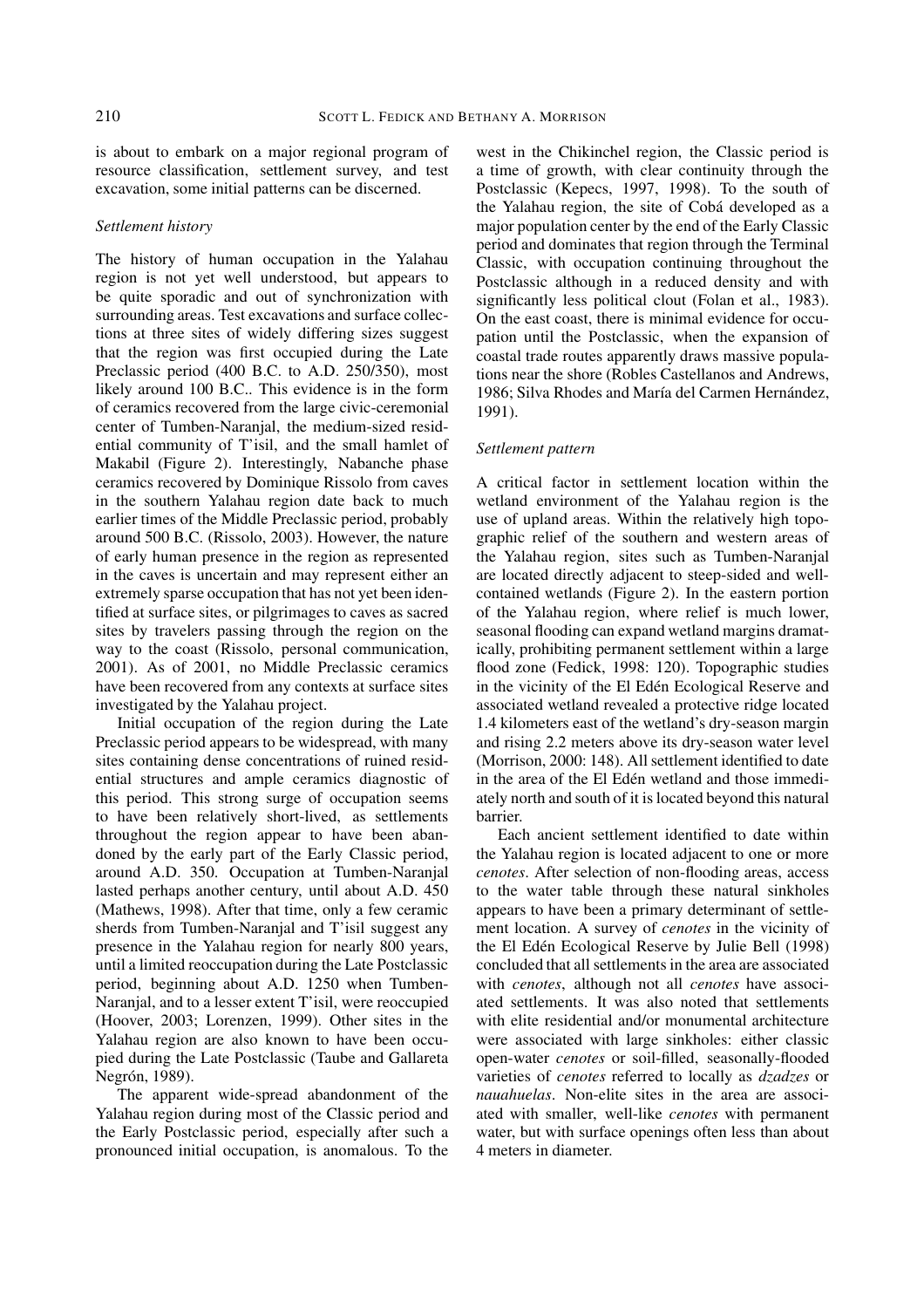Because some *cenotes* in upland areas surrounding the El Edén wetland are found not to have any associated settlement, it is clear that the criteria of avoiding areas of potential flooding, and selection of locations with *cenotes*, are not the only environmental factors that were involved in selecting a location for a settlement. Large settlements in the area, such as T'isil, are associated with *cenotes* in area of deep soils, whereas upland *cenotes* with shallow or skeletal soils remained unoccupied. Interestingly, the small, non-elite site of Makabil is located in an area of extremely sparse soils. Residents of this community likely relied on the agricultural potential of the nearby El Edén wetland and may, as discussed below, have augmented the local soils to increase the productivity of their homegardens.

## **Use of wetlands in the Yalahau region**

Evidence for ancient use of wetlands for subsistence production in the Maya Lowlands has previously been restricted to the southern lowlands, where various forms of wetlands cover a large amount of the terrain (e.g., Culbert et al., 1990, 1997; Gliessman et al., 1983; Pohl, 1990; Siemens and Puleston, 1972; Turner and Harrison, 1983). Wetlands are rare in the northern lowlands, being primarily restricted to coastal zones. The few reports of features within these northern coastal wetlands describe linear depressions that have been viewed from aerial surveillance, and are generally interpreted as transportation canals of either prehistoric or historic origin (López Ornat, 1983; Matheny, 1976, 1978; Millet, 1984). Other features recorded in the salt-water or brackish-water coastal wetlands are the remains of salt production facilities, some of which do apparently date to Prehispanic times (Andrews, 1983, 1985; Kepecs, 1998; Kepecs and Boucher, 1996: 81–82; Sierra Sosa, 1999).

Reconnaissance level survey in the Yalahau region during 1993 provided evidence for clustering of ancient settlement around the margins of wetlands, and identified a single rock-alignment feature within a wetland adjacent to the large site of Tumben-Naranjal (Fedick, 1998: 115; Fedick and Hovey, 1995: 92). Further reconnaissance in 1994 and 1995 focused on a major wetland located within the El Edén Ecological Reserve where an extensive system of rock-alignment features was identified (Fedick, 1995a). Prompted by these discoveries, a full-scale survey of the El Edén wetland was conducted in 1996–1997, followed by test excavations at a small sample of these features in 1997.

#### *Investigations at the El Edén wetland*

The El Edén wetland consists of a large, shallow depression measuring approximately 5.5 kilometers north-south by 0.8 kilometers east-west. The wetland is situated within the El Edén Ecological Reserve (Figure 2), a 1495 hectare tract of privately owned land established in 1991 as a reserve dedicated to both conservation and experimental approaches to sustainable land use (Gómez-Pompa and Dirzo, 1995). The El Edén wetland floods during the rainy season (approximately June through November), while standing water is present only in depressions during the dry season. The terrain surrounding the wetland is of very low relief, and a wide margin around the wetland is subject to occasional flooding associated with hurricanes.

A full-coverage pedestrian survey of the El Edén wetland was conducted under the direction of Fedick, using aerial photographs and a Global Positioning System (GPS) to locate and map features (Figure 4). A total of 78 rock-alignment features was recorded, varying in length from a few meters to about 700 meters (Figures 5 and 6). Test excavations at rockalignment features were conducted under the direction of Bente Andersen and Fedick. The four features selected for excavation (Alignments 11, 41, 42, and 57) represent a range of alignment forms and physiographic settings within the wetland. The excavations revealed a concentration of water-worn limestone gravel along either side of the alignments, suggesting that that the alignments may once have functioned as foundations for earthen berms that have since eroded away (Andersen, 2001; Fedick, 2003; Fedick et al., 2000). Recent reconnaissance in two large wetlands located south of El Edén has identified extensive rock alignment systems similar to those in the El Edén wetland.

#### *Climate change and the interpretation of wetland use*

The interpretation of ancient use of wetlands in the Yalahau region must take into account evidence that the hydrology of the area has not remained constant over time. Recent studies suggest that climate (and by extension, seasonal variability in the water table) in the northern Maya Lowlands has fluctuated through the last three thousand years (Curtis et al., 1996; Leyden et al., 1998). Other studies have documented evidence for a gradual rise in sea-level that continued after the Pleistocene, in turn raising the water table of the karstic Yucatán Peninsula (Alcala-Herrera et al., 1994; Dunn and Mazzullo, 1993; Folan et al., 1983: 43–48; McKillop, 1995). More recent studies on Key Biscayne, Florida, and the Gulf Coast of Texas suggest that the Holocene record of sea-level change is much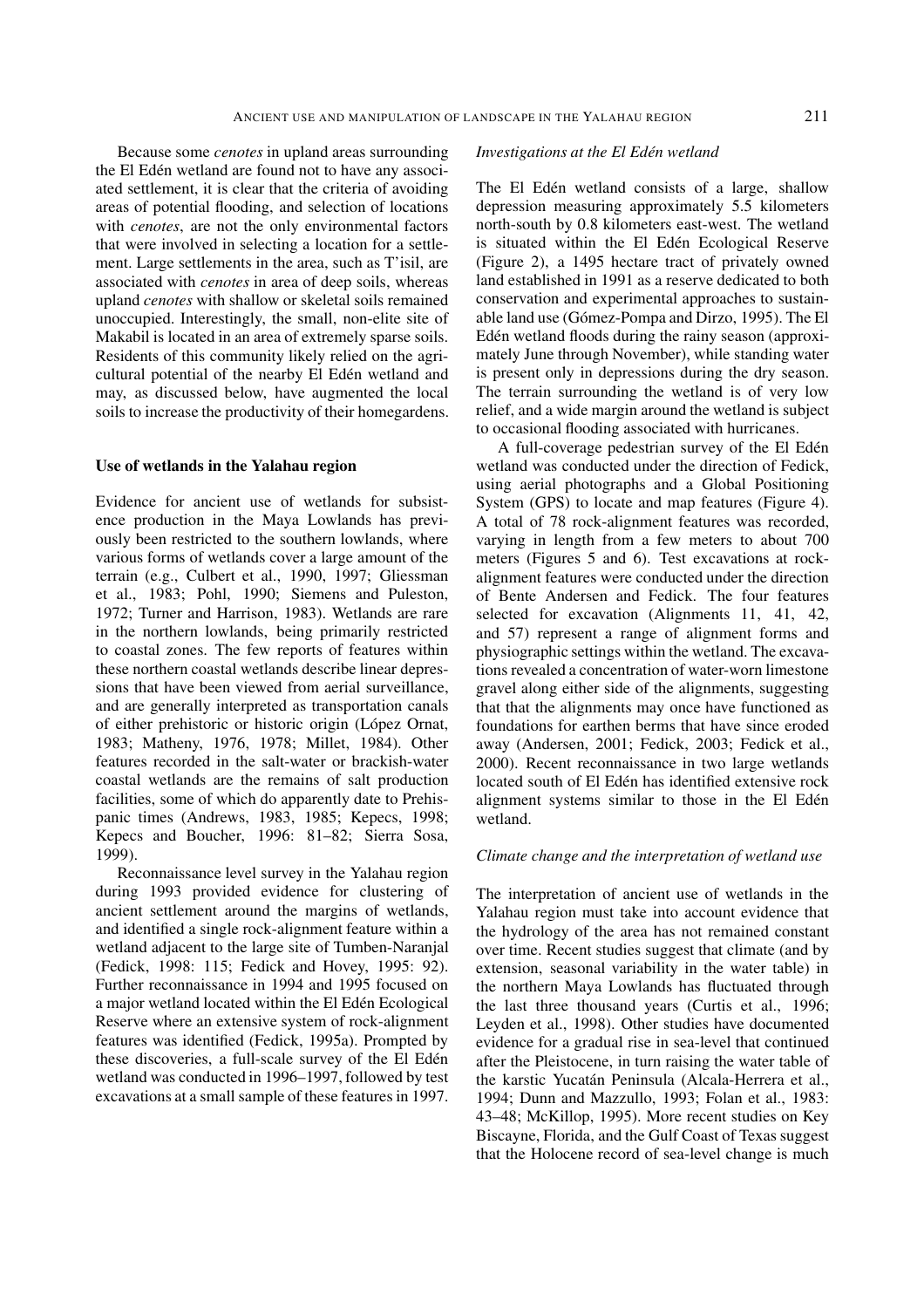

Figure 4. Mapping rock alignment 42 during survey of the El Edén wetland.



Figure 5. Outline of the El Edén wetland with the locations of the 78 recorded rock-alignment features.



**Figure 6.** Rock-alignment feature 41, facing west. The western terminus of the 700 m alignment is at higher ground marked by the tree line visible in the background.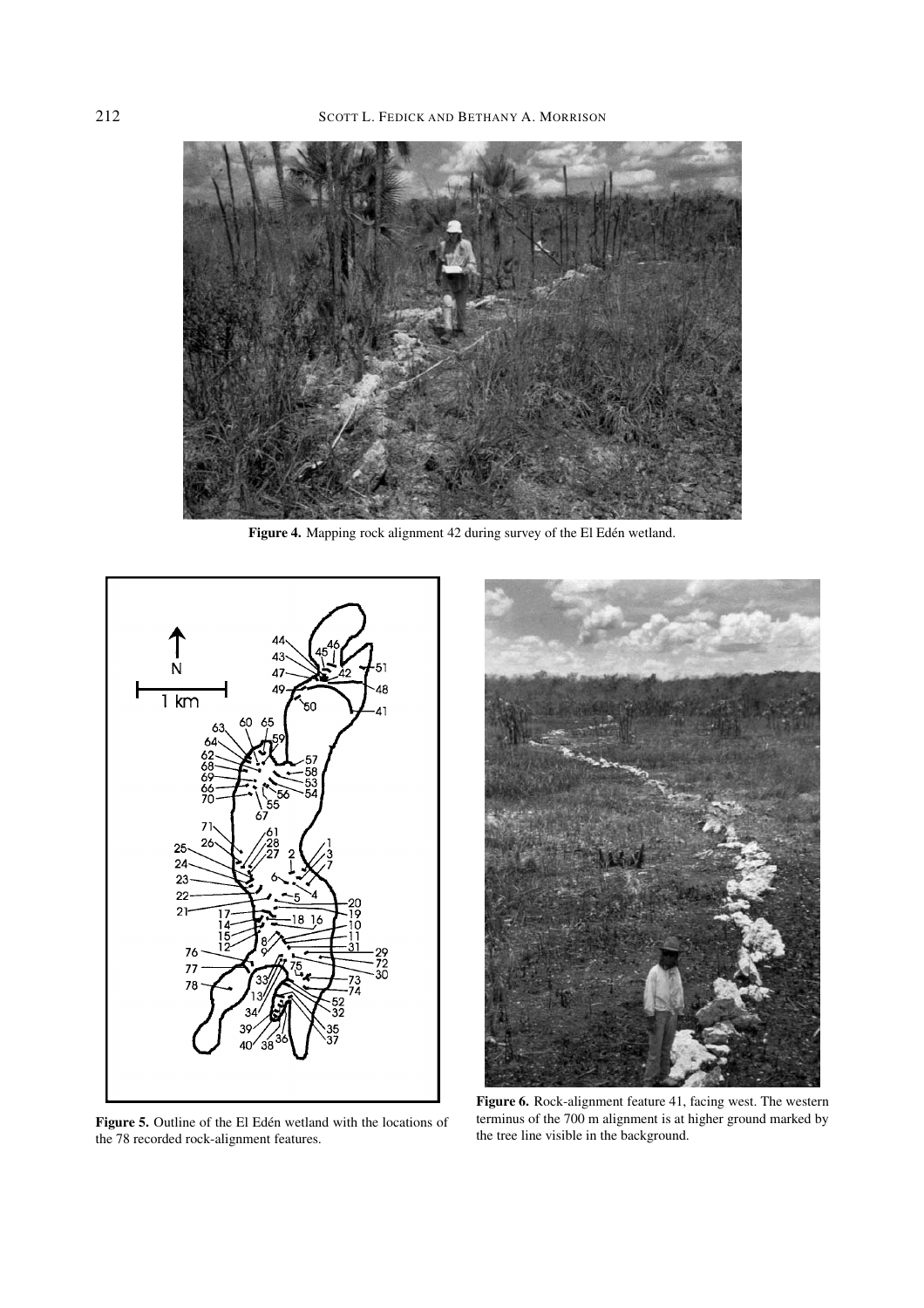more complex and varied than previously known, with multiple highstands having brought the sea to higher levels than today (Froede, 2002; Morton et al., 2000). Fluctuations in sea-level may have strongly influenced the timing and nature of ancient wetland manipulation in the Yalahau region.

Further studies will be necessary in order to determine the exact nature of ancient wetland management in the El Edén Ecological Reserve and elsewhere in the Yalahau region, but some preliminary hypotheses have been developed and are currently being investigated (Fedick et al., 2000). Most of the rock alignments identified so far are situated within the shallow channels that flow into two large depressions in the north and south ends of the wetland that represent the most extensive tracts of relatively deep soil, currently dominated by sawgrass (*Cladium jamaisense*) and cattail (*Typha dominguensis*). Assuming a lower water table than today, the large depressions may have been used for cultivation, with the cross-channel alignments functioning to slow the rush of rainwater runoff into the depressions, while also serving to build up sediments behind their walls, which then could also have also been used for cultivation. The long alignments closing off the north end of the wetland may have served as breakwaters or dikes to protect cultivated areas from runoff. The hydrological regime active at the time of wetland use would have strongly influenced the seasonality of cultivation, but it is likely that planting would have been scheduled either as a flood-recessional system at the close of the rainy season, or as a late dry-season crop, referred to today as a *marceño* (March) planting of maize varieties that are tolerant of flooding (see Culbert et al., 1978; Gliessman, 1991; Wilk, 1985).

The project is also exploring the possibilities that ancient management of the wetlands may have functioned to increase the productivity of wetland resources as an alternative or supplement to cultivation of domestic crops. The abundance of edible wetland resources such as cattail, tasiste palm (*Acoelorraphe wrightii*), apple snails (*Pomacea flagellata*), and numerous species of fish and turtle, is determined in large part by hydrological conditions that could have been manipulated by the ancient Maya to increase productivity of these resources. Ongoing analysis of faunal remains recovered during excavation of household trash deposits at the site of T'isil have identified an abundance of fish bone, turtle carapace, and the presence of shell from apple snails. Another intriguing possibility is that the abundant periphyton that grows within the El Edén wetland may have had a significant role in the agricultural ecology of the region. Periphyton is a colony of algae, fungus, bacteria and other living organisms, and detritus, that forms a mat several centimeters thick over most flooded areas of the El Edén wetland. We are exploring the possibility, along with our colleagues, that periphyton could function as a natural, renewable, and manageable source of agricultural fertilizer (Fedick, 2003; Morrison and Cózatl, 2003; Novelo and Tavera, 2003; Palacios-Mayorga et al., 2003). Dried periphyton, or the associated enriched organic soils of the wetlands, could have been transported and applied as fertilizer in upland agricultural fields or homegardens.

## **Intensive gardening and tree cultivation in the Yalahau region**

Preliminary evidence from the sites of Makabil and T'isil suggest that homegarden cultivation and tree cropping may have been major forms of land use in the region. The cultivation of homegardens is an important part of modern Maya subsistence practice, incorporating a great variety of economically important tree species as principal crops (Anderson, 1993, 1995; Fletcher and Kintz, 1983; Herrera Castro, 1994; Ortega et al., 1993). Archaeological evidence from various areas of the Maya Lowlands suggests that this form of intensive gardening has been conducted since Prehispanic times. This archaeological evidence takes the form of regular spacing between household residential groups, thereby leaving space for potential gardening activities (Drennan, 1988), the enclosure of land surrounding ancient individual household sites by wall systems in the same way that the boundaries of Maya houselots and homegardens are defined today (e.g., Fletcher and Kintz, 1983; Goñi Motilla, 1993; Sierra Sosa, 1994; Silva Rhoads and María del Carmen, 1991), the location of residential sites within prime agricultural lands (Fedick, 1995b), the addition of soil amendments within house lots as indicated by nutrient enrichment and artifact distributions (e.g., Killion et al., 1989), the distribution of cultivation tools in the vicinity of residences (McAnany, 1992), and, in the rare case of Cerén, in El Salvador, actual garden plots preserved beneath volcanic ash (Wiseman, 1998).

## *Use of periphyton or wetland soil in homegardens of Makabil*

The use of household refuse, and possibly night soil, as fertilizer within ancient homegarden plots has been documented at several ancient residential sites in the Maya Lowlands (e.g., Ball and Kelsay, 1992; Dunning, 1992; Killion, 1992; Killion et al., 1989). Recent research by Bethany Morrison at the site of Makabil has produced evidence that periphyton or wetland soils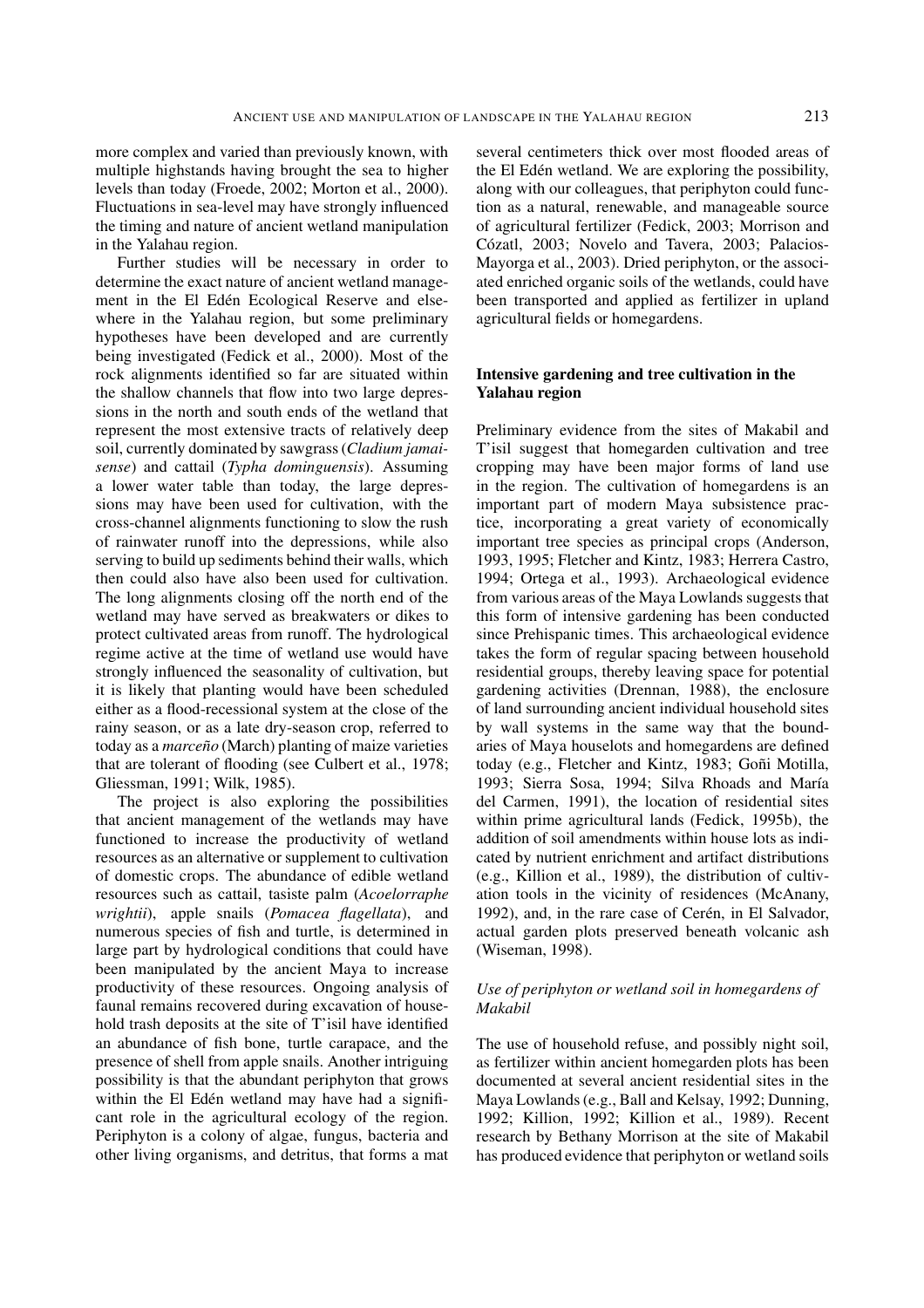were transported to this small residential hamlet and incorporated into soils surrounding ancient residences (Morrison, 2000; Morrison and Cózatl, 2003; see also Fedick, 1998: 123).

The wetlands of the Yalahau region host numerous species of mollusks that feed primarily on the abundant periphyton growth. Most of these mollusks are gillbreathers that live exclusively within the aqueous environment of the wetland. Wetland species identified to date include four gastropods (*Pomacea flagellata*, *Pygophorus coronatus*, a species of *Physella*, and a species of *Biomphalaria*), a bivalve (*Sphaerium transversum*), and a limpet (*Hebetancylus excentricus*) (Morrison and Cózatl, 2003). Terrestrial species of gastropods are also common in the upland environments of the region (see Morrison, 2000; Morrison and Cózatl, 2003). Soil samples taken at regular intervals along a transect that runs from the El Edén wetland through the site of Makabil revealed a distribution of mollusks that suggests periphyton or soil was transported from the wetland and deposited within the site area. Moving east along the transect, and away from the wetland, the abundance of wetland mollusks decreases sharply with distance from the wetland, probably corresponding with the maximum extent of flooding. After a gap of about one kilometer where wetland species were absent, wetland species of mollusks again appear, but only in association with the settlement at Makabil (Morrison, 2000: 150–163). All wetland species, except *Pomacea flagellata* and *Sphaerium transversum* were identified with the settlement area. This pattern of mollusk distribution is interpreted as being the result of human transport of periphyton or wetland soil for use as fertilizer in homegardens at Makabil (Morrison, 2000: 170, 174–175, 179–180; Morrison and Cózatl, 2003). The project is currently investigating the possible use of periphyton or wetland soils as agricultural fertilizer at T'isil.

## *Tree cultivation at T'isil*

The importance of tree cultivation in ancient Maya subsistence has received increasing attention in recent years (e.g., Lentz, 1990, 1991, 1999; McKillop, 1996). Besides the recovery of carbonized tree remains from archaeological sites, an additional form of evidence for tree cultivation is the many examples of small gravel piles, often referred to as *chich* mounds, reported for the northern Maya Lowlands (e.g., Ringle and Andrews, 1988). Kepecs and Boucher (1996) have suggested that *chich* mounds functioned to conserve moisture and to provide support for trees cultivated in the shallow soils of the northern lowlands. Kepecs and Boucher (1996: 76) report that *chich* mounds



**Figure 7.** A modern *chich* mound at the base of a tree.

are used in tree cultivation in Yucatán villages of today, and we have also seen many examples of them in homegardens in both Quintana Roo and Yucatán (Figure 7).

Ongoing mapping at the site of T'isil has documented 178 *chich* mounds within the approximately one-third of the site that has been surveyed as of 2000. The mapped portion of the site (about 38 hectares) had been cleared of vegetation and burned, allowing detailed mapping of features, such as *chich* mounds, that would otherwise be difficult to distinguish. *Chich* mounds are common throughout much of the mapped settlement area, with an average density of 4.7 *chich* mounds per hectare, and with many portions of the site containing densities as high as 28 mounds per hectare (Figure 8). Tree cropping within homegardens at T'isil appears to have been a major form of agricultural land use in this ancient community.

# **Conclusions**

The Yalahau region represents a unique wetland environmental zone of the northern Maya Lowlands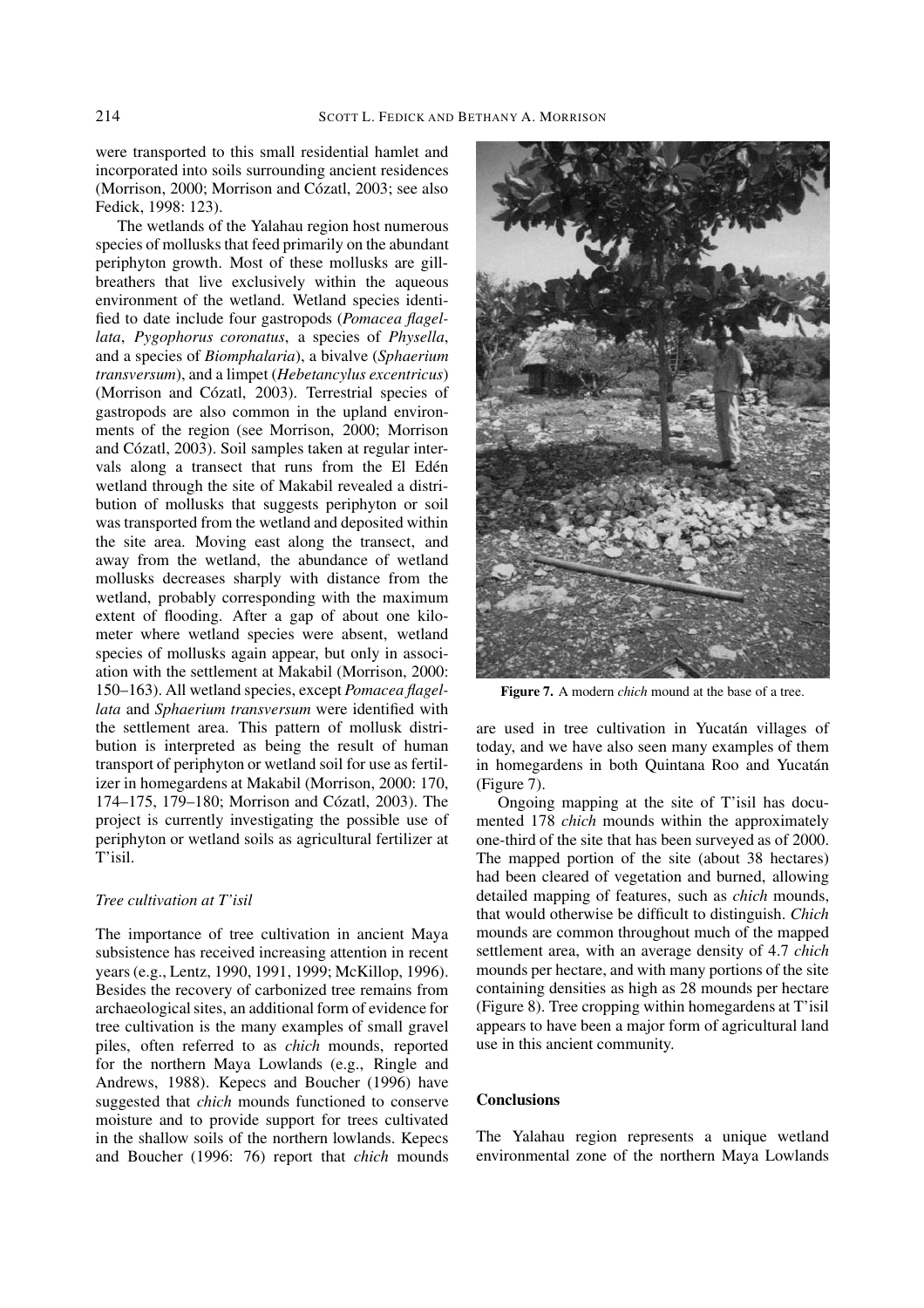

**Figure 8.** *Chich* mounds associated with residential structures within the ancient Maya community of T'isil. Labeled crosses represent 100 m grid corners of the T'isil site map.

that has a correspondingly unique, and anomalous, settlement history. We recognize that political dynamics likely played an important role in the settlement history of the Yalahau region, but we also suspect that the development and decline of the region is probably linked to the dynamic nature of the landscape; that is, the changing suitability of the wetlands for cultivation in response to changes in climate and hydrology. The system of management employed in the El Edén wetland is quite different than the channelized wetland margins and raised planting platforms that have been described and studied in the southern Maya Lowlands. The rock alignments within the El Edén wetland probably represent a form of surface manipulation intended to control the movement of water and soils through seasonal cycles of flooding. We hope that planned studies of pollen cores from the wetlands will identify the crops that were cultivated, as well as clarifying how changes in hydrology and climate may have altered the suitability of the wetlands for cultivation. Outside of the wetlands, it seems that ancient farmers of the Yalahau region used innovative techniques to cultivate infield areas; transporting periphyton or wetland soils for incorporation into homegardens, and the cultiva-

tion of trees within those gardens, as indicated by *chich* mounds.

Recent and ongoing research in the Maya Lowlands has dramatically changed our perceptions of the environment. Rather than being a uniform blanket of green with redundant resources and a limited number of potential cultivation methods, we now perceive a mosaic landscape of varying resource capabilities and limitations to which the ancient Maya adapted in innovative and highly productive ways. Recognizing the diversity of landscapes and the dynamics of landscape change through time, is a necessary step in breaking academic myths about the Maya and developing an appreciation for their skills as managers of their environment.

## **Acknowledgments**

Research of the Yalahau Regional Human Ecology Project was conducted under permit of the *Instituto Nacional de Antropología e Historia* (INAH). Our research at the El Edén Ecological Reserve was conducted with the invitation and support of Arturo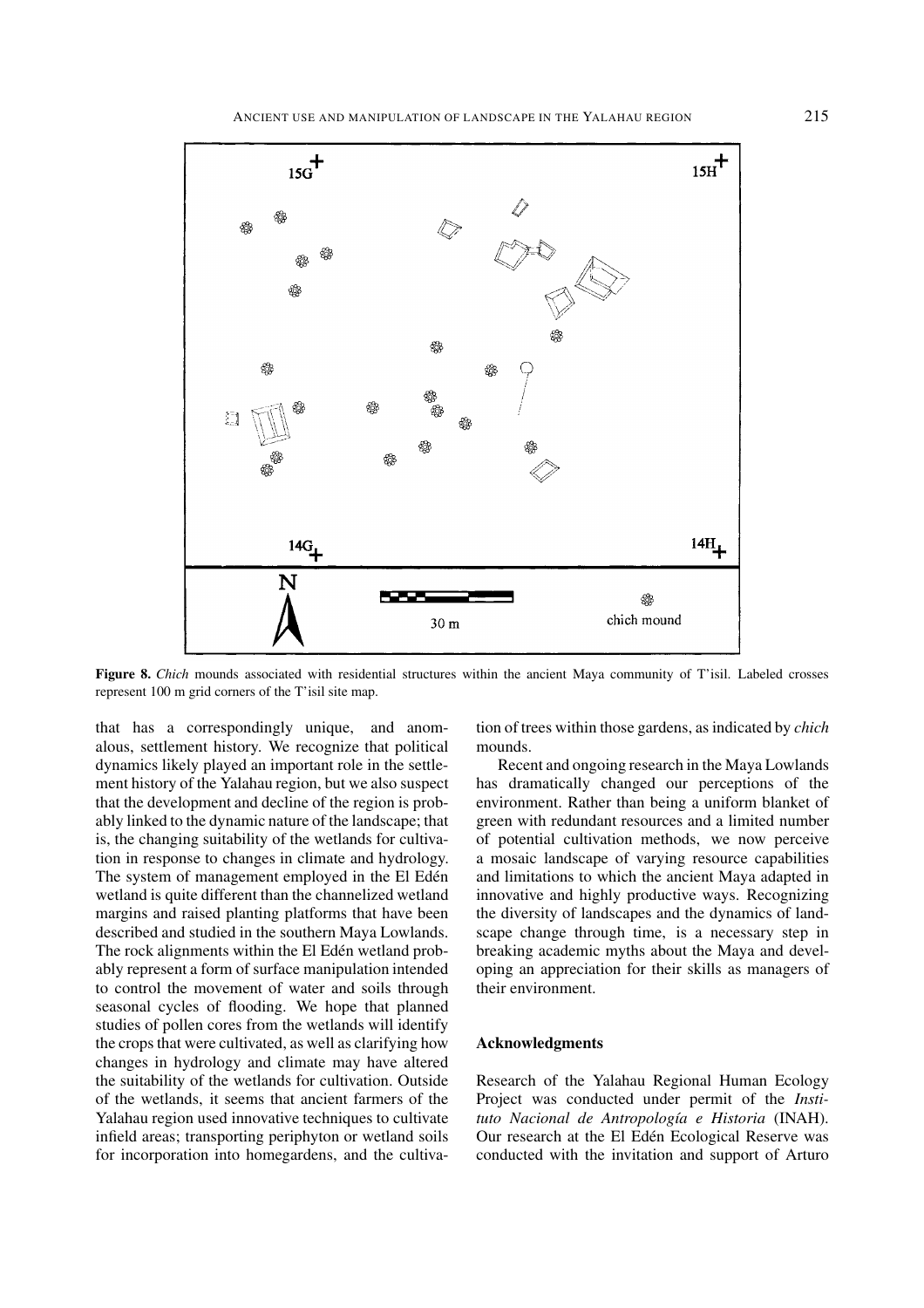Gómez-Pompa, who has been a great supporter of our research and an inspiration to us both. We also thank Marco Lazcano, former director of the El Edén reserve, and the reserve staff, for their support and friendship. Research at the site of T'isil, on the lands of Rancho Santa Maria, was hosted and generously supported by Michael Baker and Teresa Martelon.

Jennifer Mathews served as Co-Director of the Yalahau Project during investigations at T'isil. Chronological assessment of ceramics was accomplished by Sylviane Boucher and Sara Dzul G. (Tumben-Naranjal and Makabil), Kevin Hovey (Makabil), and Jorge Ceja Acosta (T'isil). We thank the many students and volunteers that participated in the field research at El Edén, Makabil, Tumben-Naranjal, and T'isil.

Research of the Yalahau project presented in this chapter was supported by grants from the UC MEXUS program of the University of California, the Foundation for the Advancement of Mesoamerican Studies, the University Research Expeditions Program of the University of California, the National Science Foundation (Award No. SBR-9600956), and by generous donations of Michael Baker and the Michael Baker Family Foundation.

## **References**

- Alcala Herera, J. A., J. S. Jacob, M. L. Machain Costillo, and R. W. Neck (1994). "Holocene paleosalinity in a Maya wetland, Belize, inferred from the microfaunal assemblage." *Quaternary Research* 41: 121–130.
- Andersen, B. J. (2001). *Pre-Hispanic Subsistence Strategies: A Comparison between El Edén and Other Selected Sites in the Maya Lowlands*. Master's Thesis, Institute for Archaeology and Ethnography, University of Denmark.
- Anderson, E. N. (1993). "Gardens in tropical America and tropical Asia." *Biotica, nueva época* 1: 81–102.
- Anderson, E. N. (1995). "Natural resource use in a Maya village." In S. L. Fedick and K. A. Taube (eds.), *The View from Yalahau: 1993 Archaeological Investigations in Northern Quintana Roo, Mexico* (pp. 139–148). Latin American Studies Program, Field Report Series 2. Riverside: University of California.
- Andrews, A. P. (1983). *Maya Salt Production and Trade*. Tucson: University of Arizona Press.
- Andrews, A. P. (1985). "The archaeology and history of northern Quintana Roo." In W. C. Ward, A. E. Weidie, and W. Back (eds.), *Geology and Hydrogeology of the Yucatan and Quaternary Geology of the Northern Yucatan Peninsula* (pp. 127–143). New Orleans: New Orleans Geological Society.
- Ball, J. W. and R. G. Kelsay (1992). "Prehistoric intrasettlement land use and residual soil phosphate levels in the upper Belize Valley, Central America." In T. W. Killion (ed.), *Gardens of Prehistory: The Archaeology of Settlement Agriculture in Greater Mesoamerica* (pp. 234–262). Tuscaloosa: University of Alabama Press.
- Bell, J. A. (1998). *A Developing Model for Determining Cenote and Associated Site Settlement Patterns in the Yalahau Region, Quintana Roo, Mexico*. Master's Thesis, Department of Anthropology, University of California, Riverside.
- Culbert, T. P., L. J. Levi, and L. Cruz (1990). "Lowland Maya wetland agriculture: The Rio Azul agronomy program," In F. S. Clancy and P. D. Harrison (eds.), *Vision and Revision in Maya Studies* (pp. 115–124). Albuquerque: University of New Mexico Press.
- Culbert, T. P., V. Fialko, B. McKee, L. Grazioso, J. Kunen, and L. Paez (1997). "Investigaciones Arqueológicas en el Bajo la Justa, Peten." *X Simposio de Investigaciones Arqueológicas en Guatemala* (pp. 367–371). Guatemala City: IDAEH.
- Culbert, T. P., P. C. Magers, and M. L. Spencer (1978). "Regional variability in Maya lowland agriculture." In P. D. Harrison and B. L. Turner II (eds.), *Pre-Hispanic Maya Agriculture* (pp. 157–161). Albuquerque: University of New Mexico Press.
- Culbert, T. P. and D. S. Rice (eds.) (1990). *Precolumbian Population History in the Maya Lowlands*. Albuquerque: University of New Mexico Press.
- Curtis, J. H., D. A. Hodell, and M. Brenner (1996). "Climate variability on the Yucatan Peninsula (Mexico) during the past 3500 years, and the implications for Maya cultural evolution." *Quaternary Research* 46: 37–47.
- Drennan, R. D. (1988). "Household location and compact versus dispersed settlement in Prehispanic Mesoamerica." In R. R. Wilk and W. Ashmore (eds.), *Household and Community in the Mesoamerican Past* (pp. 273–293). Albuquerque: University of New Mexico Press.
- Dunn, R. K. and S. J. Mazzullo (1993). "Holocene paleocoastal reconstruction and its relationship to Marco Gonzalez, Ambergris Caye, Belize." *Journal of Field Archaeology* 20: 121–131.
- Dunning, N. P. (1992). *Lords of the Hills: Ancient Maya Settlement in the Puuc Region, Yucatán, Mexico*. Monographs in World Prehistory 15. Madison: Prehistory Press.
- Dunning, N., T. Beach, P. Farrell, and S. Luzzadder-Beach (1998). "Prehispanic agrosystems and adaptive regions in the Maya lowlands." *Culture & Agriculture* 20: 87–101.
- Dunning, N. P., S. Luzzadder-Beach, T. Beach, J. G. Jones, V. Scarborough, and T. P. Culbert (2002). "Arising from the *bajos*: The evolution of a neotropical landscape and the rise of Maya civilization." *Annals of the Association of American Geographers* 92: 267–283.
- Fedick, S. L. (1995a). *Observations on Archaeological Features within a Wetland of the El Edén Ecological Reserve, Northern Quintana Roo, Mexico*. Report on file, Instituto Nacional de Antropología e Historia, Cancun, Mexico and Mexico, D.F.
- Fedick, S. L. (1995b). "Land evaluation and ancient Maya land use in the upper Belize River area, Belize, Central America." *Latin American Antiquity* 6: 16–34.
- Fedick, S. L. (ed.) (1996a). *The Managed Mosaic: Ancient Maya Agriculture and Resource Use*. Salt Lake City: University of Utah Press.
- Fedick, S. L. (1996b). "Introduction: New perspectives on ancient Maya agriculture and resource use." In S. L. Fedick (ed.), *The Managed Mosaic: Ancient Maya Agriculture and Resource Use* (pp. 1–14). Salt Lake City: University of Utah Press.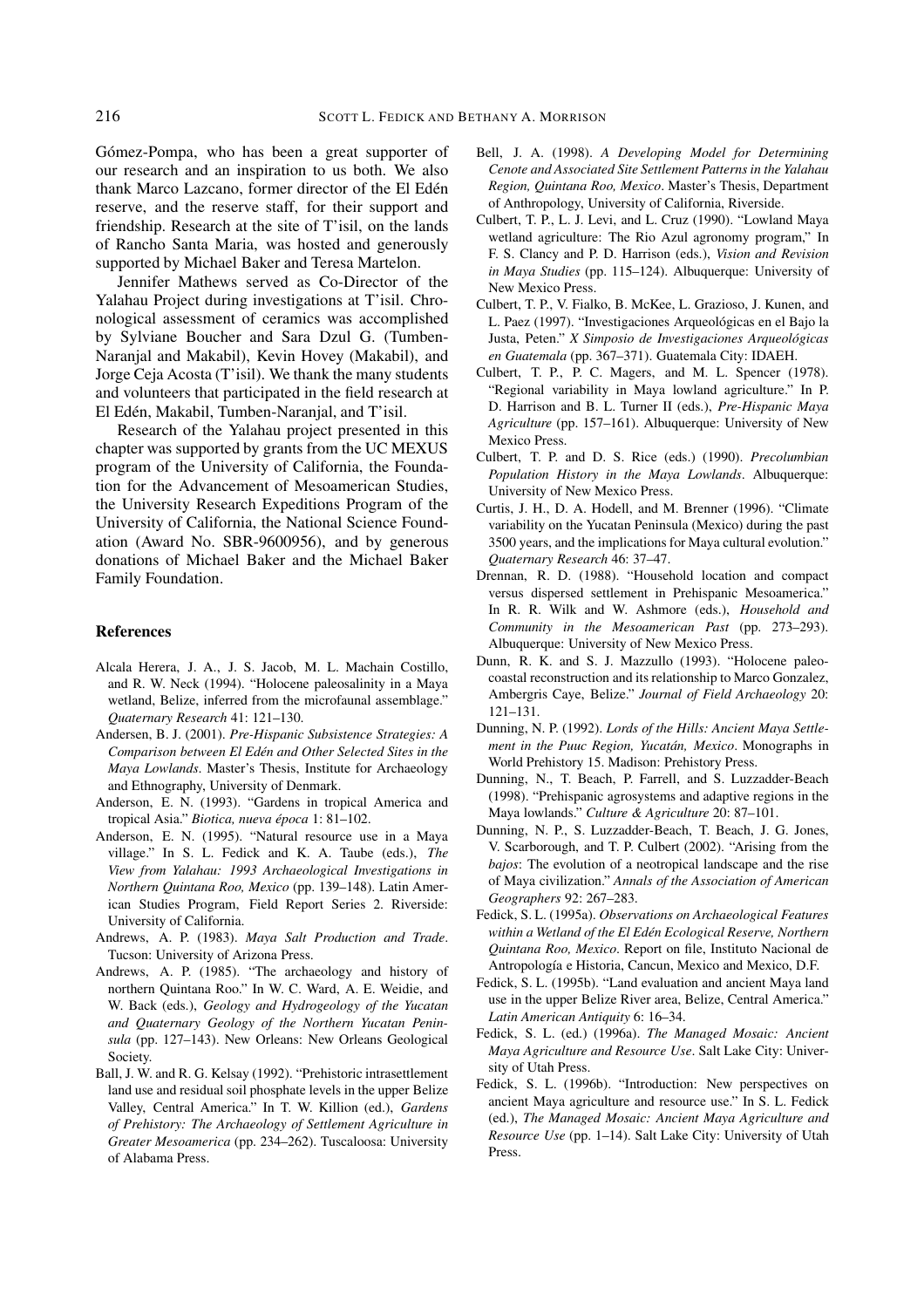- Fedick, S. L. (1998). "Ancient Maya use of wetlands in northern Quintana Roo, Mexico." In K. Bernick (ed.), *Hidden Dimensions: The Cultural Significance of Wetland Archaeology* (pp. 107–129). Vancouver: University of British Columbia Press.
- Fedick, S. L. (2003). "Archaeological evidence for ancient and historic resource use associated with the El Edén wetland, northern Quintana Roo, Mexico." In A. Gómez-Pompa, M. F. Allen, S. L. Fedick, and J. J. Jiménez-Osornio (eds.), *The Lowland Maya Area: Three Millennia at the Human-Wildland Interface* (pp. 339–359). Binghamton, New York: Haworth Press.
- Fedick, S. L. and K. Hovey (1995). "Ancient Maya settlement and use of wetlands at Naranjal and the surrounding Yalahau region." In S. L. Fedick and K. A. Taube (eds.), *The View From Yalahau: 1993 Archaeological Investigations in Northern Quintana Roo, Mexico* (pp. 89–100). Latin American Studies Program, Field Report Series 2. Riverside: University of California.
- Fedick, S. L., B. A. Morrison, B. J. Andersen, S. Boucher, J. Ceja Acosta, and J. P. Mathews (2000). "Wetland manipulation in the Yalahau region of the northern Maya lowlands." *Journal of Field Archaeology* 27: 131–152.
- Fedick, S. L. and K. A. Taube (eds.) (1995). *The View From Yalahau: 1993 Archaeological Investigations in Northern Quintana Roo, Mexico*. Latin American Studies Program, Field Report Series 2. Riverside: University of California.
- Flannery, K. V. (ed.) (1982). *Maya Subsistence: Studies in Memory of Dennis E. Puleston*. New York: Academic Press.
- Fletcher, L. and E. R. Kintz (1983). "*Solares*, kitchen gardens, and social status at Coba." In W. J. Folan, E. R. Kintz, and L. A. Fletcher (eds.), *Cobá: A Classic Maya Metropolis* (pp. 103–119). New York: Academic Press.
- Folan, W., L. A. Fletcher, and E. R. Kintz (1983). *Cobá: A Classic Maya Metropolis*. New York: Academic Press.
- Froede, C. R. J. (2002). "Rizolith evidence in support of a late Holocene sea-level highstand at least 0.5 m higher than present at Key Biscayne, Florida." *Geological Survey of America* 30(3): 203–206.
- Gill, R. B. (2000). *The Great Maya Droughts: Water, Life, and Death*. Albuquerque: University of New Mexico Press.
- Gliessman, S. R. (1991). "Ecological basis of traditional management of wetlands in tropical Mexico: Learning from agroecosystems." In M. L. Oldfield and J. B. Alcorn (ed.), *Biodiversity: Culture, Conservatism, and Ecodevelopment* (pp. 211–229). Boulder, Colorado: Westview Press.
- Gliessman, S. R., B. L. Turner II, F. J. Rosado May, and M. F. Amador (1983). "Ancient raised field agriculture in the Maya lowlands of southeastern Mexico." In J. P. Darch (ed.), *Drained Field Agriculture in Central and South America* (pp. 91–110). BAR International Series 189. Oxford: British Archaeological Reports.
- Gómez-Pompa, A., M. F. Allen, S. L. Fedick, and J. J. Jiménez-Osornio (2003). *The Lowland Maya Area: Three Millennia at the Human-Wildland Interface*. Binghamton, New York: Haworth Press.
- Gómez-Pompa, A. and R. Dirzo (1995). *Reservas de la Biosfera y Otras Areas Naturales Protegidas de México*. México, D.F.: Instituto Nacional de Ecología.
- Goñi Motilla, G. A. (1993). *Solares Prehispanicos en la Penin-*

*sula de Yucatan*. Thesis, Escuela Nacional de Antropologia e Historia, Mexico City.

- Harrison, P. D. and B. L. Turner II (eds.) (1978). *Pre-Hispanic Maya Agriculture*. Albuquerque: University of New Mexico Press.
- Haug, G. H., D. Günther, L. C. Peterson, D. M. Sigman, K. A. Hughen, and B. Aeschlimann (2003). "Climate and the collapse of Maya civilization." *Science* 299: 1731– 1735.
- Herrera Castro, N. D. (1994). *Los Huertos Familiares Mayas en el Oriente de Yucatán*. Etnoflora Yucatanense 9. Mérida: Universidad Autónoma de Yucatán.
- Hoover, A. M. (2003). *The Ritual and the Domestic: Late Postclassic Reoccupation of T'isil*. Master's Thesis, Department of Anthropology, University of California, Riverside.
- Kepecs, S. (1997). "Native Yucatán and Spanish influence: The archaeology and history of Chikinchel." *Journal of Archaeological Method and Theory* 4: 307–329.
- Kepecs, S. (1998). "Diachronic evidence and its social implications in the Chikinchel region, northeastern Yucatan, Mexico." *Ancient Mesoamerica* 9: 121–135.
- Kepecs, S. and S. Boucher (1996). "The pre-Hispanic cultivation of *rejolladas* and stone-lands: New evidence from northeast Yucatán." In S. L. Fedick (ed.), *The Managed Mosaic: Ancient Maya Agriculture and Resource Use* (pp. 69–91). Salt Lake City: University of Utah Press.
- Killion, T. W. (1992). "Residential ethnoarchaeology and ancient site structure: Contemporary farming and prehistoric settlement agriculture at Matacapan, Veracruz, Mexico." In T. W. Killion (ed.), *Gardens of Prehistory: The Archaeology of Settlement Agriculture in Greater Mesoamerica* (pp. 119– 149). Tuscaloosa: University of Alabama Press.
- Killion, T. W., J. A. Sabloff, G. Tourtellot, and N. P. Dunning (1989). "Intensive surface collection of residential clusters at Terminal Classic Sayil, Yucatan, Mexico." *Journal of Field Archaeology* 16: 274–294.
- Lentz, D. L. (1990). "*Acrocomia mexicana*: Palm of the ancient Mesoamericans." *Journal of Ethnobiology* 10: 183–194.
- Lentz, D. L. (1991). "Maya diets of the rich and poor: Paleoethnobotanical evidence from Copán." *Latin American Antiquity* 2: 269–287.
- Lentz, D. L. (1999). "Plant resources of the ancient Maya: The paleoethnobotanical evidence." In C. D. White (ed.), *Reconstructing Ancient Maya Diet* (pp. 3–18). Salt Lake City: University of Utah Press.
- Leyden, B. W., M. Brenner, and B. H. Dahlin (1998). "Cultural and climatic history of Cobá, a lowland Maya city in Quintana Roo, Mexico." *Quaternary Research* 48: 111–122.
- López Ornat, A. (1983). "Nota que reporta la existencia de un canal artificial en la provincia Prehispánica de Uaimil, Bahía de la Ascensión, Quintana Roo." *Boletín de la Escuela de Ciencias Antropologicas de la Universidad de Yucatán* 10(80): 39–43.
- Lorenzen, K. J. (1999). "New discoveries at Tumben-Naranjál: Late Postclassic reuse and the ritual recycling of cultural geography." *Mexicon* 21: 98–107.
- McAnany, P. (1992). "Agricultural tasks and tools: Patterns of stone tool discard near prehistoric Maya residences bordering Pulltrouser Swamp, Belize." In T. W. Killion (ed.), *Gardens of Prehistory: The Archaeology of Settlement Agriculture in*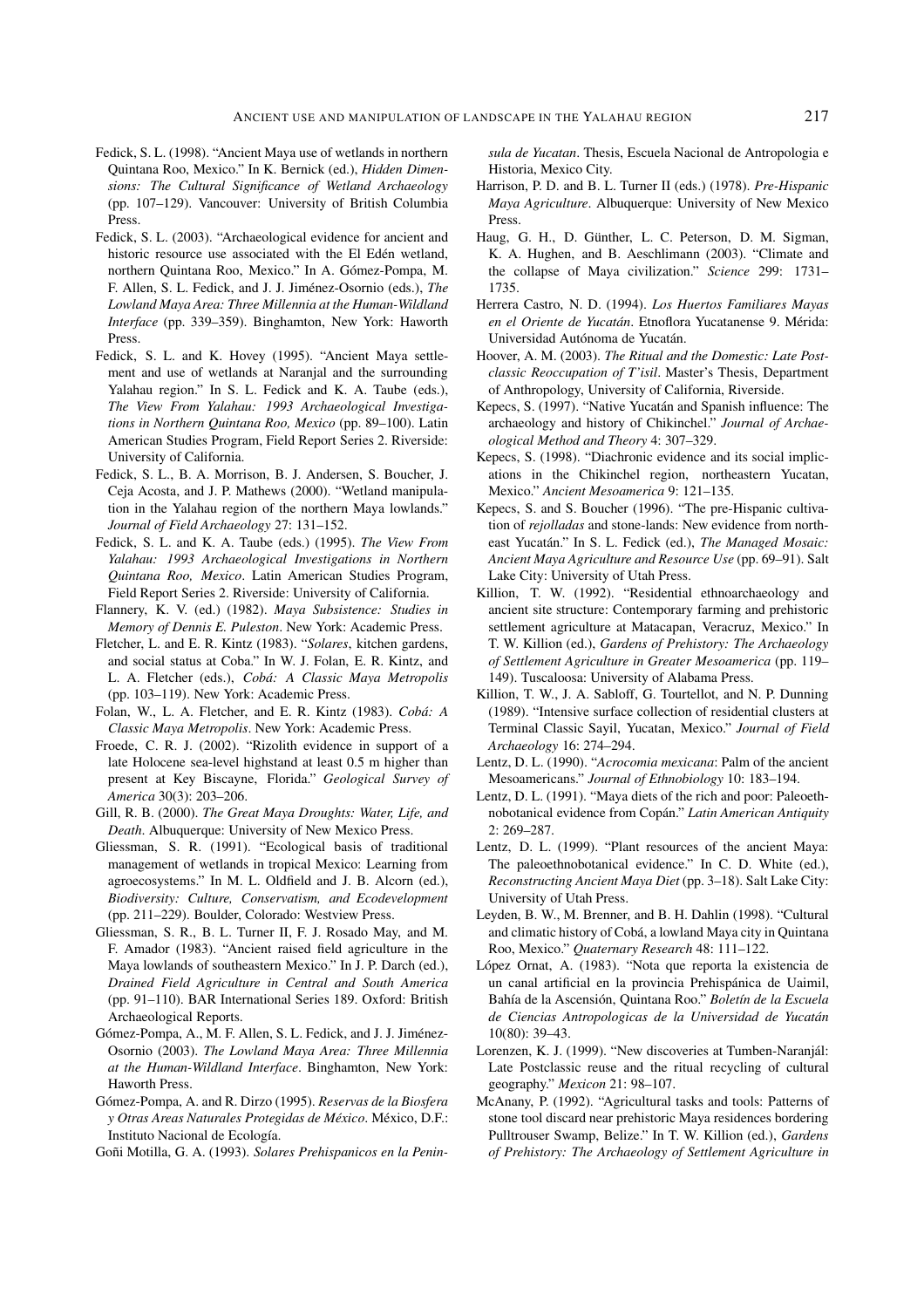*Greater Mesoamerica* (pp. 184–213). Tuscaloosa: University of Alabama Press.

- McKillop, H. (1995). "Underwater archaeology, salt production, and coastal Maya trade at Stingray Lagoon, Belize." *Latin American Antiquity* 6: 214–228.
- McKillop, H. (1996). "Prehistoric Maya use of native palms: archaeobotanical and ethnobotanical evidence." In S. L. Fedick (ed.), *The Managed Mosaic: Ancient Maya Agriculture and Resource Use* (pp. 278–294). Salt Lake City: University of Utah Press.
- Matheny, R. (1976). "Maya lowland hydraulic systems." *Science* 193: 639–646.
- Matheny, R. (1978). "Northern Maya lowland water-control systems." In P. D. Harrison and B. L. Turner II (eds.), *Pre-Hispanic Maya Agriculture* (pp. 185–210). Albuquerque: University of New Mexico Press.
- Mathews, J. P. (1998). *The Ties That Bind: The Ancient Maya Interaction Spheres of the Late Preclassic and Early Classic Periods in the Northern Yucatan Peninsula*. PhD dissertation, University of California, Riverside. Ann Arbor: University Microfilms.
- Meggers, B. J. (1954). "Environmental limitation on the development of culture." *American Anthropologist* 56: 801–824.
- Millet Cámara, L. (1984). "Logwood and archaeology in Campeche." *Journal of Anthropological Research* 40: 324– 328.
- Morrison, B. A. (2000). *Ancient Maya Settlement of the Yalahau Region: An Example from the El Edén Wetland*. PhD dissertation, Department of Anthropology, University of California, Riverside.
- Morrison, B. A. and R. Cózatl Manzano (2003). "Initial evidence for use of periphyton as an agricultural fertilizer by the ancient Maya associated with the El Edén wetland, northern Quintana Roo, Mexico." In A. Gómez-Pompa, M. F. Allen, S. L. Fedick, and J. J. Jiménez-Osornio (eds.), *The Lowland Maya Area: Three Millennia at the Human-Wildland Interface* (pp. 401–413). Binghamton, New York: Haworth Press.
- Morton, R. A., J. G. Paine, and M. D. Blum (2000). "Responses of stable bay-margin and barrier-island systems to Holocene sea-level highstands, western Gulf of Mexico." *Journal of Sedimentary Research* 70: 478–490.
- Novelo, E. and R. Tavera (2003). "The role of periphyton in the regulation and supply of nutrients in a wetland at El Edén, Quintana Roo." In A. Gómez-Pompa, M. F. Allen, S. L. Fedick, and J. J. Jiménez-Osornio (eds.), *The Lowland Maya Area: Three Millennia at the Human-Wildland Interface* (pp. 217–239). Binghamton, New York: Haworth Press.
- Ortega, L. M., S. Avendaño, A. Gómez Pompa, and E. Ucán Ek (1993). "Los solares de Chunchucmil, Yucatán, México." *Biotica, Nueva Época* 1: 37–51.
- Palacios-Mayorga, S., A. L. Anaya, E González-Velázquez, L. Huerta-Arcos, and A. Gómez-Pompa (2003). "Periphyton as a potential biofertilizer in intensive agriculture of the ancient Maya." In A. Gómez-Pompa, M. F. Allen, S. L. Fedick, and J. J. Jiménez-Osornio (eds.), *The Lowland Maya Area: Three Millennia at the Human-Wildland Interface* (pp. 389–400). Binghamton, New York: Haworth Press.
- Pohl, M. (ed.) (1985). *Prehistoric Lowland Maya Environment*

*and Subsistence Economy*. Harvard University, Papers of the Peabody Museum of Archaeology and Ethnology 77.

- Pohl, M. D. (ed.) (1990). *Ancient Maya Wetland Agriculture: Excavations on Albion Island, Northern Belize*. Boulder, Colorado: Westview Press.
- Pohl, M. D., K. O. Pope, J. G. Jones, J. S. Jacob, D. R. Piperno, S. D. de France, D. L. Lentz, J. A. Gifford, M. E. Danforth, and J. K. Josserand (1996). "Early agriculture in the Maya lowlands." *Latin American Antiquity* 7: 355–372.
- Ringle, W. M. and E. W. Andrews V (1988). "Formative residences at Komchen, Yucatan, Mexico." In R. R. Wilk and W. Ashmore (eds.), *Household and Community in the Mesoamerican Past* (pp. 171–197). Albuquerque: University of New Mexico Press.
- Rissolo, D. (2003). *Ancient Maya Cave Use in the Yalahau Region, Northern Quintana Roo, Mexico*. Bulletin 12. Austin: Association for Mexican Cave Studies.
- Robles Castellanos, F. and A. P. Andrews (1986). "A review and synthesis of recent Postclassic archaeology in northern Yucatan." In J. A. Sabloff and E. W. Andrews V (eds.), *Late Lowland Maya Civilization: Classic to Postclassic* (pp. 53– 98). Albuquerque: University of New Mexico Press.
- Siemens, A. H. and D. E. Puleston (1972). "Ridged fields and associated features in southern Campeche: New perspectives on the lowland Maya." *American Antiquity* 37: 228–239.
- Sierra Sosa, T. N. (1994). *Contribución al Estudio de los Asentamientos de San Gervasio, Isla de Cozumal*. Serie Arqueología, Colección Científica 279. México, D.F.: Instituto Nacional de Antropología e Historia.
- Sierra Sosa, T. N. (1999). "Xcambó: codiciadao enclave económico del Clásico Maya." *Arqueología Mexicana* 7(37): 40–47.
- Silva Rhoads, C. and C. María del Carmen Hernández (1991). *Estudios de Patrón de Asentamiento en Playa del Carmen, Quintana Roo*. Coleccion Cientifica, Serie Arqueología 231. México, D.F.: Instituto Nacional de Antropología e Historia.
- Taube, K. A. and T. Gallareta Negrón (1989). *Survey and Reconnaissance in the Ruinas de San Angel Region, Quintana Roo, Mexico*. Report submitted to the National Geographic Society, Washington, D.C.
- Thompson, J. E. S. (1954). *The Rise and Fall of Maya Civilization*. Norman: University of Oklahoma Press.
- Tulaczyk, S. M. (1993). *Karst Geomorphology and Hydrogeology of the Northeastern Yucatan Peninsula, Mexico*. Master's thesis, Northern Illinois University, DeKalb.
- Turner, B. L. II. (1978). "Ancient agricultural land use in the central Maya lowlands." In P. D. Harrison and B. L. Turner II (eds.), *Pre-Hispanic Maya Agriculture* (pp. 163–183). Albuquerque: University of New Mexico Press.
- Turner, B. L. II and P. D. Harrison (eds.) (1983). *Pulltrouser Swamp: Ancient Maya Habitat, Agriculture, and Settlement in Northern Belize*. Austin: University of Texas Press.
- White, C. D. (ed.) (1999). *Reconstructing Ancient Maya Diet*. Salt Lake City: University of Utah Press.
- Wilk, R. R. (1985). "Dry season agriculture among the Kekchi Maya and its implications for prehistory." In M. D. Pohl (ed.), *Prehistoric Lowland Maya Environment and Subsistence Economy* (pp. 47–57). Papers of the Peabody Museum of Archaeology and Ethnology 77. Cambridge: Harvard University Press.